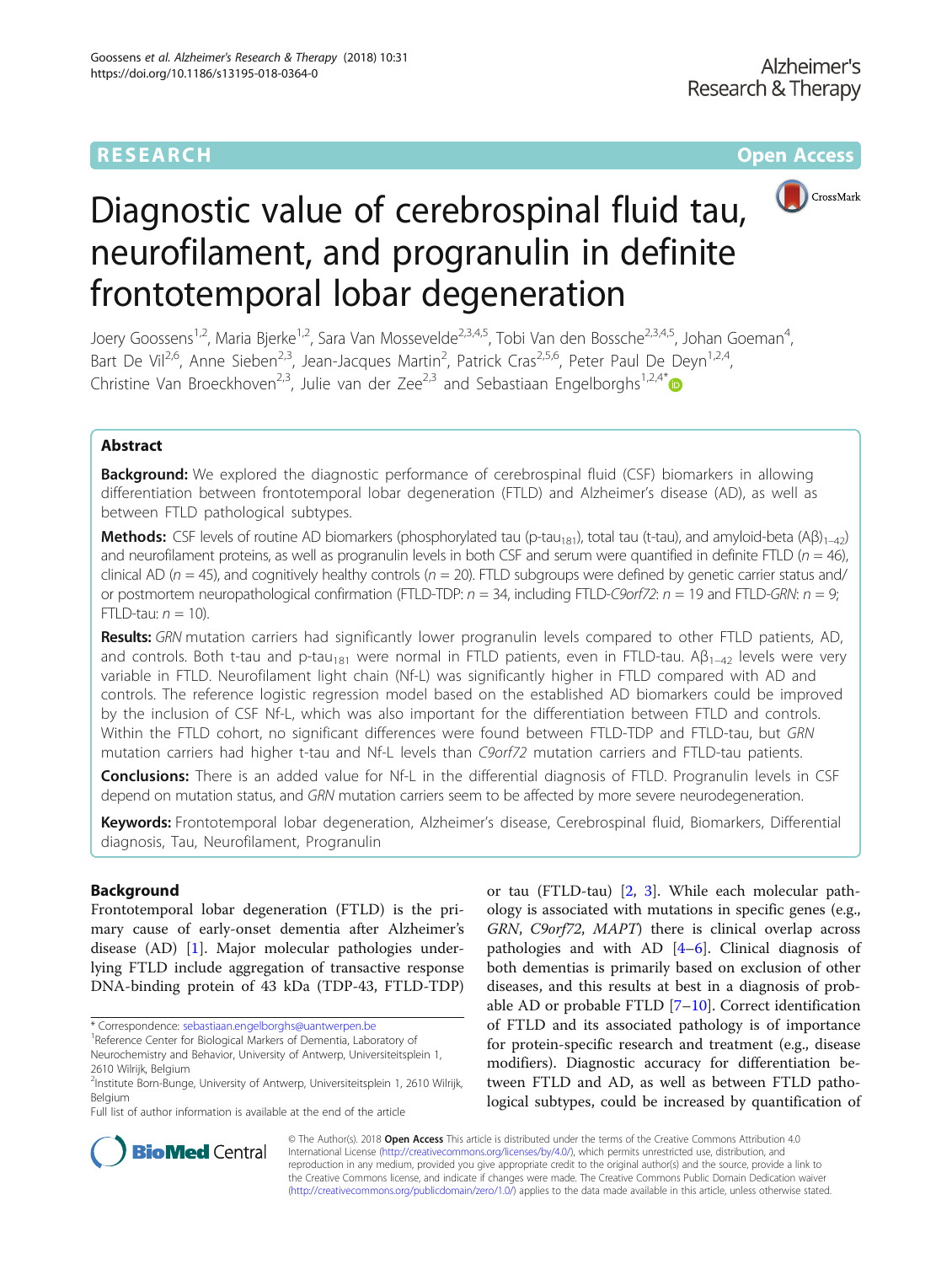disease-specific biochemical markers present in biofluids (cerebrospinal fluid (CSF) and blood) [\[10](#page-8-0), [11](#page-8-0)].

At present, well-characterized and validated diagnostic markers specific for FTLD pathology do not exist, with the exception of decreased progranulin concentrations in serum or plasma for GRN mutation-related FTLD, an important subgroup of FTLD-TDP [[12,](#page-8-0) [13\]](#page-8-0). However, progranulin may play a pathophysiological role in the brain as well, independent of GRN mutations [\[14](#page-8-0)], and this might be reflected in progranulin levels in CSF which are shown to be mainly brain-derived and regulated independently from levels in the blood [\[15](#page-8-0), [16](#page-8-0)]. On the other hand, one previous study has questioned the pathological role of progranulin by showing that CSF progranulin levels could not differentiate between clinically diagnosed groups of AD and FTLD patients [[17\]](#page-8-0).

As FTLD can also present with tau-positive inclusions as a primary pathology, the AD CSF biomarkers total tau (ttau) and hyperphosphorylated tau at threonine 181 (p $tau<sub>181</sub>$ ) are also interesting markers. In theory, an increased concentration of both could be expected since t-tau is an aspecific marker for neurodegeneration and p-tau<sub>181</sub> is a marker of tau pathology [\[18\]](#page-8-0). However, in practice, mixed results have been generated over the years, with CSF levels of both biomarkers generally being intermediate in FTLD compared with AD and controls [\[19](#page-8-0)]. The combination of t-tau and  $p$ -tau<sub>181</sub> with the third AD biomarker amyloidbeta of 42 amino acids  $(A\beta_{1-42})$  can at least aid in differential dementia diagnosis (reviewed in [\[20](#page-8-0)]). It is noteworthy that recent studies have shown that the p-tau<sub>181</sub>/t-tau ratio can be useful in the differentiation of FTLD-tau from FTLD-TDP [[21](#page-8-0), [22](#page-8-0)].

Next to pathology-specific biomarkers, other candidates have been proposed. Most promising are neurofilaments which are structural axonal proteins, and their presence in CSF is a marker for neurodegeneration [\[23](#page-9-0)]. These proteins might have a more specific role in FTLD-TDP, as TDP-43 interacts with neurofilament light chain (Nf-L) mRNA [\[24](#page-9-0)]. It has been reported that both Nf-L and (phosphorylated) neurofilament heavy chain (Nf-H) subunits can be detected in the CSF of FTLD patients, allowing differentiation of FTLD from AD and controls, and differentiation between FTLD subtypes [[25,](#page-9-0) [26\]](#page-9-0).

This study aimed to explore the performance of proven and candidate CSF biomarkers to improve differential diagnosis of FTLD. A secondary aim was to assess if CSF progranulin levels are dependent on mutation status only or are also related to FTLD pathology.

#### Methods

#### Study cohort

The study population consisted of definite FTLD patients ( $n = 46$ ), defined by genetic carrier status and/or postmortem neuropathological confirmation [[27](#page-9-0), [28](#page-9-0)]. These patients could be subdivided into FTLD-TDP  $(n = 34,$  including 19 FTLD-C9orf72, 9 FTLD-GRN, 1 FTLD-VCP, and 1 FTLD-TBK1 symptomatic mutation carriers; 19 pathologically confirmed), FTLD-tau ( $n = 10$ , including 1 FTLD-MAPT symptomatic mutation carrier; 9 pathologically confirmed), or FTLD-other  $(n = 2, \text{ both})$ pathologically confirmed). Clinical diagnosis of definite FTLD patients consisted of the behavioral variant frontotemporal dementia ( $n = 30$ ), AD ( $n = 7$ ), primary progressive aphasia  $(n = 3)$ , progressive supranuclear palsy ( $n = 2$ ), corticobasal degeneration ( $n = 1$ ), and other types of dementia ( $n = 3$ ). AD patients ( $n = 45$ ) were clinically diagnosed based on IWG-2 criteria, including the AD CSF biomarker panel (pathological cut-offs:  $Aβ_{1-42}$  < 638.5 pg/mL, t-tau > 296.5 pg/mL, p-tau<sub>181</sub> > 56.5 pg/mL) [\[10,](#page-8-0) [29](#page-9-0)]. Together with extensive clinical follow-up (median 4.9 (range 2.7–7.9) years) this added to the diagnostic certainty. The control group  $(n = 20)$ consisted of elderly people who had no neurological or psychiatric antecedents and no organic disease involving the central nervous system following extensive clinical examination (patients with polyneuropathy,  $n = 8$ ; patients with subjective complaints,  $n = 12$ ). All CSF samples (full cohorts) and available blood samples (controls,  $n = 18$ ; AD,  $n = 42$ ; FTLD,  $n = 30$ ) were selected from the Institute Born-Bunge (IBB) Biobank, Antwerp, Belgium [[30](#page-9-0)]. Data including gender, Mini-Mental State Examination (MMSE) score, age at time of CSF sampling, age at onset, and age at death (if applicable) were available for the majority of the patients. This study was approved by the ethics committee of the University of Antwerp, Antwerp, Belgium (B300201420405).

#### Biomarker analysis

Lumbar puncture (LP), and CSF and blood sampling and handling was performed according to a standardized protocol [[30](#page-9-0), [31](#page-9-0)]. All CSF and blood samples were stored at the IBB Biobank in polypropylene vials at −80 °C until analysis.

CSF biomarker levels were quantified using commercially available single-analyte enzyme-linked immunosorbent assay (ELISA) kits (one kit lot each), strictly following the manufacturer's instructions (INNOTEST  $\beta$ -Amyloid(<sub>1–42</sub>), INNOTEST hTau-Ag, and INNOTEST Phospho-Tau( $_{181P}$ ) from Fujirebio Europe, Belgium; Nflight from UmanDiagnostics, IBL International GmbH, Germany; pNF-H V2 from EnCor Biotechnology Inc., USA; human progranulin from Adipogen Inc., Korea). The last kit was also used to quantify serum levels of progranulin. All samples were run in duplicate, blinded for diagnosis. Intra-assay coefficient of variation was below 10% for all analytes.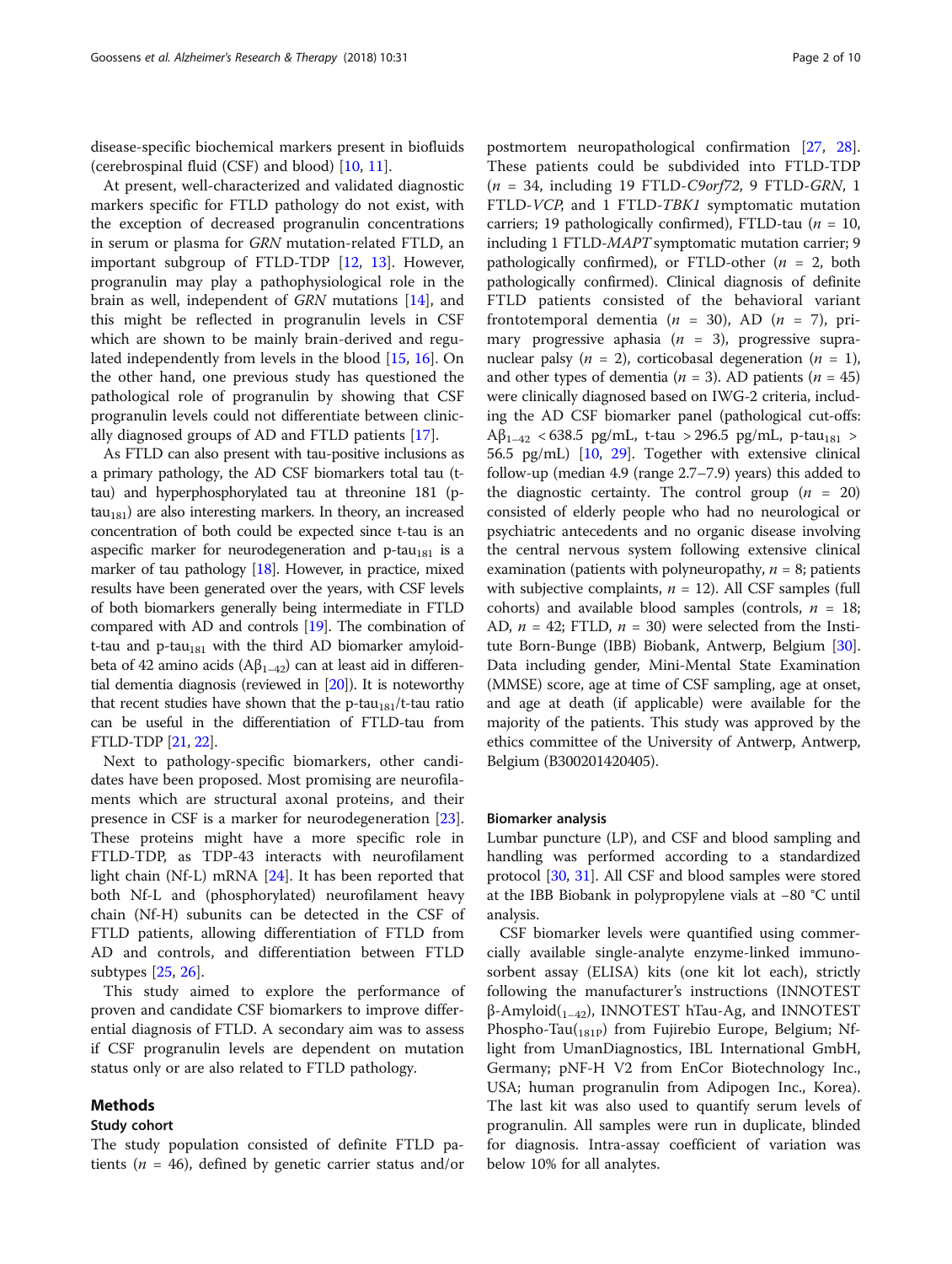#### Statistical analysis

Statistical testing was performed using IBM SPSS Statistics 23, GraphPad Prism 6, and the R package 'pROC' in RStudio (version 1.0.136) [\[32](#page-9-0)]. As some variables were not normally distributed and numbers in FTLD subgroups were small, nonparametric analyses were used. Kruskal-Wallis analyses were performed to describe the dementia patient cohorts and compare biomarker levels between groups. Post-hoc analyses included Dunn's correction for multiple comparisons. For pairwise comparisons between FTLD pathological and genetic subgroups, Mann-Whitney U tests were performed. Categorical variables were analyzed with a Chi-square test. Spearman's ρ was calculated to determine correlations. Logistic regression models were generated using a forward selection method of AD biomarkers alone, or of all available single CSF biomarkers. For these analyses, biomarker data were  $log_{10}$ -transformed to achieve normality. Receiver operating characteristic (ROC) curve analyses were used to obtain area under the curve (AUC) values with 95% confidence intervals (CIs) for differentiation between groups [[32,](#page-9-0) [33\]](#page-9-0). AUC values were compared using DeLong tests. The maximal sum of sensitivity and specificity (maximized Youden's index) was calculated to determine cut-off values for progranulin. For all analyses, p values below 0.05 were considered statistically significant.

### Results

#### Biomarker results

Demographic, clinical, and biomarker data for all groups are summarized in Table [1](#page-3-0). Two FTLD patients were excluded from the statistical analysis as none of their AD biomarker values could be determined, probably related to preanalytical factors. Biomarker values outside of the assay limits of detection were set to the lowest/highest detection point ±20%, and this value was used in nonparametric statistical analysis (t-tau: 1 FTLD and 5 AD patients; p-tau $_{181}$ : 3 FTLD patients; Nf-L: 3 FTLD patients, 2 controls, and 3 AD patients; pNf-H: 9 FTLD, 7 controls, and 8 AD patients). There was no difference in biomarker levels between males and females ( $p = 0.53$ ). Age at LP correlated significantly with Nf-L levels in controls and AD patients, but not in the FTLD group (controls:  $\rho = 0.837$ ,  $p < 0.001$ ; AD:  $\rho = 0.415$ ,  $p < 0.01$ ; FTLD:  $\rho = 0.006$ ,  $p = 0.97$ ). MMSE score correlated with Aβ<sub>1–42</sub> (0.436, *p* < 0.01) and Nf-L (−0.457, *p* < 0.01) levels in AD patients. No notable correlations were found for the different clinical features and biomarker levels in the FTLD group or its subgroups.

The FTLD group had significantly lower progranulin levels compared with AD and controls (serum,  $p < 0.01$ ; CSF,  $p < 0.05$ ). This effect was mainly driven by the FTLD-GRN patients, who had the lowest serum and CSF progranulin levels of all groups (Fig. [1\)](#page-4-0); significances disappeared when these patients were excluded. The separation of FTLD-GRN carriers and FTLD patients without GRN mutations was achieved at a cut-off level of 75.3 ng/mL in serum (91% sensitivity, 100% specificity) and at 2.52 ng/mL in CSF (81% sensitivity, 88% specificity).

There were no significant differences in t-tau or  $p$ -tau<sub>181</sub> levels when comparing FTLD patients and controls. Levels of  $A\beta_{1-42}$  were normal for the main part of the controls, while covering a wide range from normal to abnormal values in the FTLD group (Fig. [2\)](#page-5-0). Part of this variability could be explained by amyloid-β copathology as A2-C1, A2-C2, A3-C2, or A3-C3 scores (representing Thal (A) and CERAD (C) scores in Montine criteria [[34](#page-9-0)–[36](#page-9-0)]) were given in 5/14 of patients with abnormal  $A\beta_{1-42}$  values below the pathological cut-off for AD (< 638.5 pg/mL [\[29\]](#page-9-0)) and in no patients with normal  $A\beta_{1}$ <sub>42</sub> values above the pathological cut-off. There was no association with age at LP, age at onset, or MMSE score in these patients. Additionally, there was an effect of APOE ε4 carrier status on  $A\beta_{1-42}$  levels in FTLD ( $p =$ 0.036).

Within the FTLD group, no significant differences were found for  $A\beta_{1-42}$  or p-tau<sub>181</sub>, but there was a difference in t-tau levels, being significantly higher in FTLD-GRN patients (Fig. [2](#page-5-0)). In these patients t-tau was also significantly higher than in controls ( $p < 0.05$ ). There was no significant difference in p-tau<sub>181</sub>/t-tau ratio between FTLD-TDP and FTLD-tau groups  $(p = 0.29)$ . While not significantly different from the other FTLD subgroups,  $A\beta_{1-42}$  levels in the FTLD-tau group were quite low and did not significantly differ from the AD group ( $p = 0.20$ ).

Nf-L was higher in the FTLD group in comparison with AD or controls, with post-hoc pairwise comparisons between FTLD and AD or FTLD and controls both being significant ( $p < 0.01$ ). There was no significant difference in pNf-H levels between the diagnostic groups (Fig. [3\)](#page-6-0).

With regard to FTLD subgroups, pNf-H was significantly higher in FTLD-C9orf72 and FTLD-tau compared with FTLD-GRN (both  $p < 0.05$ ). Conversely, Nf-L was significantly higher in FTLD-GRN compared with FTLD-C9orf72 and FTLD-tau ( $p < 0.001$  and  $p < 0.05$ , respectively; Fig. [3](#page-6-0)). The difference between the entire FTLD-TDP subgroup compared to FTLD-tau did not reach significance ( $p = 0.052$ ). While all FTLD subgroups had higher Nf-L levels than controls, this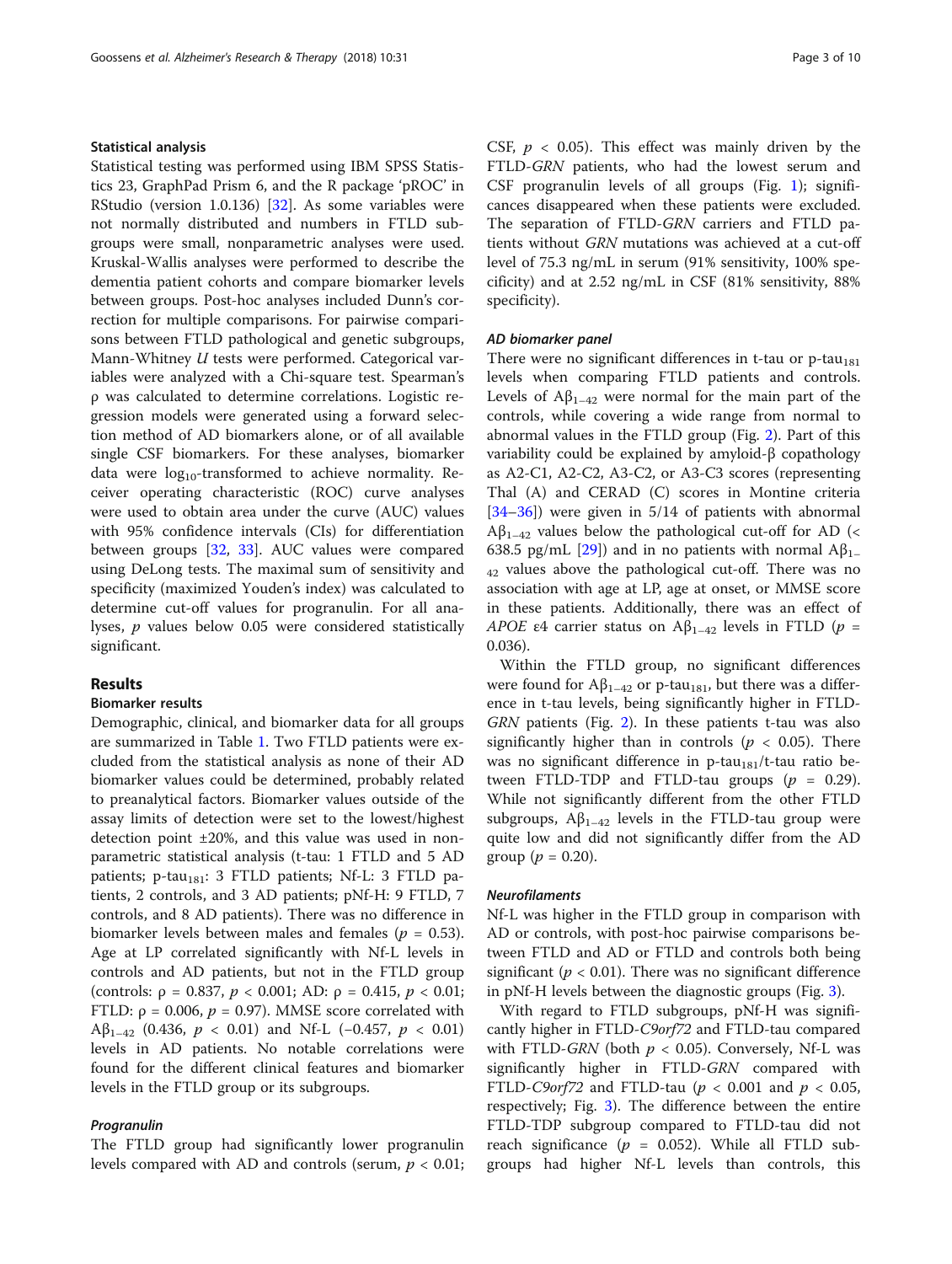|                                       |                           | FTLD subgroups          |                         |                              |                         |                   |                         |
|---------------------------------------|---------------------------|-------------------------|-------------------------|------------------------------|-------------------------|-------------------|-------------------------|
|                                       |                           | FTLD-tau                | FTLD-TDP                | FTLD-TDP subgroups           |                         |                   |                         |
|                                       | <b>FTLD</b>               |                         |                         | FTLD-C9orf72                 | <b>FTLD-GRN</b>         | Controls          | Alzheimer's disease     |
| Gender, % male/female (n)             | 50/50                     | 70/30                   | 44/56                   | 37/63                        | 56/44                   | 55/45             | 49/51                   |
|                                       | (46)                      | (10)                    | (34)                    | (19)                         | (9)                     | (20)              | (45)                    |
| Age at LP (years)                     | 63.6                      | 70.3                    | 63.3                    | 59.0                         | 67.3                    | 69.4              | 71.2                    |
|                                       | $(55.1 - 71.7)^a$         | $(56.2 - 74.4)$         | $(54.5 - 71.6)$         | $(53.7 - 69.5)^*$            | $(63.3 - 71.9)$         | $(61.5 - 74.7)$   | $(66.7 - 79.2)$         |
| Age at onset (years)                  | 62.0<br>$(53.8 - 69.2)^a$ | 56.0<br>$(54.0 - 71.0)$ | 63.5<br>$(52.8 - 69.2)$ | 56.0<br>$(48.0 - 67.0)$      | 66.0<br>$(61.5 - 70.0)$ | N/A               | 69.5<br>$(64.3 - 75.8)$ |
| Age at death (years)                  | 65.9<br>$(60.2 - 75.1)$   | 74.0<br>$(60.8 - 76.2)$ | 62.9<br>$(57.5 - 72.5)$ | 57.7<br>$(52.3 - 62.6)^{*+}$ | 69.1<br>$(61.1 - 74.2)$ | N/A               | N/A                     |
| APOE $\epsilon$ 4 carriers, % (n)     | 32.4                      | 57.1                    | 27.6                    | 30.8                         | 20.0                    | 33.3              | 59.5                    |
|                                       | (37)                      | (7)                     | (29)                    | (13)                         | (10)                    | (6)               | (42)                    |
| MMSE at LP (0-30), (n)                | $21(15-25)$<br>(29)       | $23(22-27)$<br>(5)      | $19(14-25)$<br>(23)     | $15(7-21)$<br>$(10)^{+}$     | $23(16-26)$<br>(7)      | N/A               | $20(15-25)$<br>(42)     |
| Serum progranulin (ng/mL)             | 95                        | 96                      | 95                      | 107                          | 48                      | 130               | 119                     |
|                                       | $(60-126)^{a,b}$          | $(76 - 167)^*$          | $(61 - 125)$            | $(91 - 125)^*$               | $(39 - 63)$             | $(101 - 175)$     | $(98 - 145)$            |
| CSF progranulin (ng/mL)               | 3.39                      | 3.79                    | 3.00                    | 3.21                         | 1.93                    | 3.61              | 3.88                    |
|                                       | $(2.29 - 3.85)^a$         | $(2.94 - 4.23)^*$       | $(2.10 - 3.64)$         | $(2.35 - 3.74)^*$            | $(0.97 - 2.43)$         | $(2.92 - 4.50)$   | $(3.22 - 4.59)$         |
| CSF $AB_{1-42}$ (pg/mL)               | 641                       | 543                     | 698                     | 695                          | 708                     | 812               | 509                     |
|                                       | $(457 - 858)^a$           | $(438 - 960)$           | $(481 - 862)$           | $(457 - 819)$                | $(578 - 943)$           | $(646 - 1108)$    | $(372 - 594)^b$         |
| CSF t-tau (pg/mL)                     | 320                       | 331                     | 330                     | 252                          | 379                     | 257               | 627                     |
|                                       | $(219 - 420)^a$           | $(197 - 400)$           | $(236 - 464)$           | $(178 - 332)^*$              | $(296 - 559)$           | $(173 - 381)$     | $(429 - 928)^b$         |
| CSF p-tau <sub>181</sub> (pg/mL)      | 36.7                      | 35.5                    | 37.2                    | 33.0                         | 36.0                    | 40.3              | 80.0                    |
|                                       | $(28.3 - 49.0)^a$         | $(26.9 - 58.8)$         | $(28.8 - 49.0)$         | $(22.0 - 49.0)$              | $(30.9 - 42.5)$         | $(32.9 - 58.6)$   | $(60.5 - 105.0)^b$      |
| CSF p-tau <sub>181</sub> /t-tau ratio | 0.117                     | 0.144                   | 0.116                   | 0.142                        | 0.088                   | 0.176             | 0.132                   |
|                                       | $(0.097 - 0.149)^{b}$     | $(0.095 - 0.152)^*$     | $(0.092 - 0.145)$       | $(0.105 - 0.164)^*$          | $(0.076 - 0.114)$       | $(0.156 - 0.197)$ | $(0.104 - 0.149)^{b}$   |
| CSF Nf-L (pg/mL)                      | 3967                      | 2508                    | 4323                    | 3446                         | 7323                    | 1136              | 1597                    |
|                                       | $(2556 - 7148)^{a,b}$     | $(1217 - 6053)*$        | $(3367 - 7358)$         | $(2611 - 4049)^*$            | $(5432 - 9097)$         | $(547 - 3984)$    | $(1281 - 2781)$         |
| CSF pNf-H (ng/mL)                     | 0.43                      | 0.54                    | 0.41                    | 0.45                         | 0.04                    | 0.33              | 0.47                    |
|                                       | $(0.21 - 1.25)$           | $(0.29 - 1.45)^*$       | $(0.16 - 0.95)$         | $(0.22 - 0.95)^*$            | $(0.04 - 0.33)$         | $(0.04 - 1.36)$   | $(0.19 - 1.43)$         |

#### <span id="page-3-0"></span>Table 1 Demographic information and biomarker data

Values are presented as median (interquartile range) unless otherwise indicated

Gender and MMSE were analyzed with a Chi-squared test

Kruskal-Wallis test with post-hoc Dunn's correction was used to compare (full) dementia groups and controls

Significant differences ( $p < 0.05$ ) are indicated: <sup>a</sup> compared to Alzheimer's disease; <sup>b</sup> compared to controls

Pairwise Mann-Whitney U tests were used to compare FTLD subgroups

Significant differences ( $p < 0.05$ ) are indicated: \* compared to FTLD-GRN;  $^{\dagger}$  compared to FTLD-tau

AB amyloid-beta, CSF cerebrospinal fluid, FTLD frontotemporal lobar degeneration, LP lumbar puncture, Nf-L neurofilament light chain, MMSE Mini-Mental State Examination, N/A not applicable, pNf-H phosphorylated neurofilament heavy chain, p-tau<sub>181</sub> phosphorylated tau, t-tau total tau

difference was only significant for FTLD-GRN and FTLD-TDP (both  $p < 0.001$ ). The same results were found when comparing the different FTLD subgroups with AD patients, but with an additional significance for FTLD-C9orf72 ( $p < 0.05$ ).

Interestingly, serum and CSF progranulin levels correlated only in the FTLD cohort. Specifically, this correlation was seen in both FTLD-tau ( $\rho = 0.900$ ,  $p < 0.05$ ,  $n = 5$ ) and FTLD-TDP ( $ρ = 0.765, p < 0.001, n = 22$ ), but in the latter group this was limited to FTLD-GRN ( $\rho = 0.821$ ,  $p <$ 0.05,  $n = 7$ ) as the correlation was absent in FTLD-C9orf72 (ρ = 0.127,  $p = 0.71$ ,  $n = 11$ ). A remarkable correlation was found between the progranulin serum/ progranulin CSF ratio and Nf-L levels in the GRN mutation carriers ( $\rho = 0.929$ ,  $p < 0.01$ ).

Biomarker levels of  $p$ -tau<sub>181</sub> and t-tau correlated strongly in controls, AD, and FTLD groups (controls,  $\rho = 0.701$ ; AD,  $ρ = 0.887$ ; FTLD,  $ρ = 0.769$ ; all  $p < 0.001$ ). Values of pNf-H and Nf-L were significantly correlated in controls and AD groups but not in FTLD (controls,  $\rho = 0.641$ ; AD,  $p = 0.346$ ; both  $p < 0.05$ ). A correlation could be found for Nf-L and the p-tau<sub>181</sub>/t-tau ratio in all groups between both markers for neurodegeneration.

#### Diagnostic accuracy

To differentiate between FTLD and AD, a reference logistic regression model generated with the established AD biomarkers achieved an AUC of 0.942 (95% CI 0.891–0.981). The only investigated biomarker that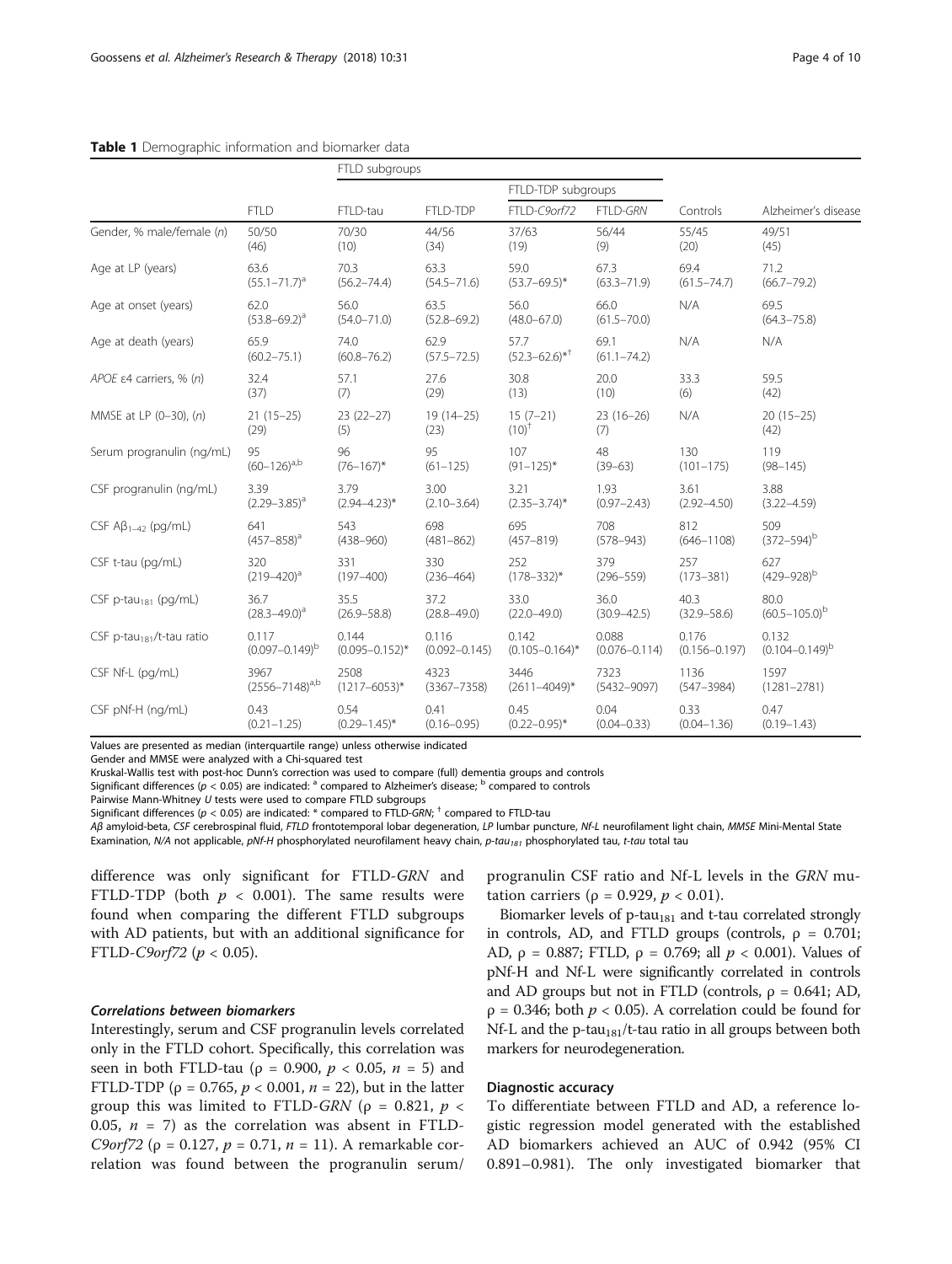<span id="page-4-0"></span>

added value to this model was Nf-L, resulting in an AUC of 0.948 (95% CI 0.900–0.984) but this improvement was not significant ( $p = 0.30$ ). The addition of age as a covariate did not change the result of the logistic model (AUC 0.951, 95% CI 0.908-0.956;  $p = 0.70$ ).

For the differentiation between FTLD and controls,  $A\beta_{1-42}$  and Nf-L were the best predictors with an AUC of 0.881 (95% CI 0.761–0.971). The addition of age as a covariate did not significantly alter this model, gaining an AUC of 0.879 (95% CI 0.759–0.970;  $p = 0.66$ ).

## **Discussion**

The lack of biomarkers specific for FTLD is a limiting factor in both clinical and research settings as it severely hampers the diagnostic certainty for this disorder. As such, the aim of this study was to validate both proven and high-ranking candidate CSF biomarkers to improve (differential) diagnosis of FTLD. A major advantage of this study was the availability of a large cohort of definite FTLD patients with genetic and/or neuropathological confirmation. Indeed, discrepancies between publications

describing potential biomarkers for FTLD are largely due to the fact that clinical diagnosis is used to define patient groups. Conversely, in publications that used a definite diagnosis, patient groups were usually small, and more data are required to support their findings.

### Progranulin

In this study we confirm the use of decreased progranulin levels in either serum or CSF as a marker for mutation status in FTLD-GRN patients. No evidence was found that progranulin levels in CSF were significantly altered in FTLD patients without GRN mutations.

There are contradicting results about the correlation of blood and CSF progranulin levels in control subjects, being either absent [\[37,](#page-9-0) [38\]](#page-9-0) or present [\[16,](#page-8-0) [17\]](#page-8-0). We did not find a significant correlation in either controls or AD patients, but CSF and serum progranulin levels did correlate very strongly in our FTLD-GRN subgroup ( $\rho = 0.821$ ). This has only been looked at in one other study so far and, while the correlation was also significant, it was not as strong (Pearson's  $r = 0.54$  [\[38\]](#page-9-0)). In our entire cohort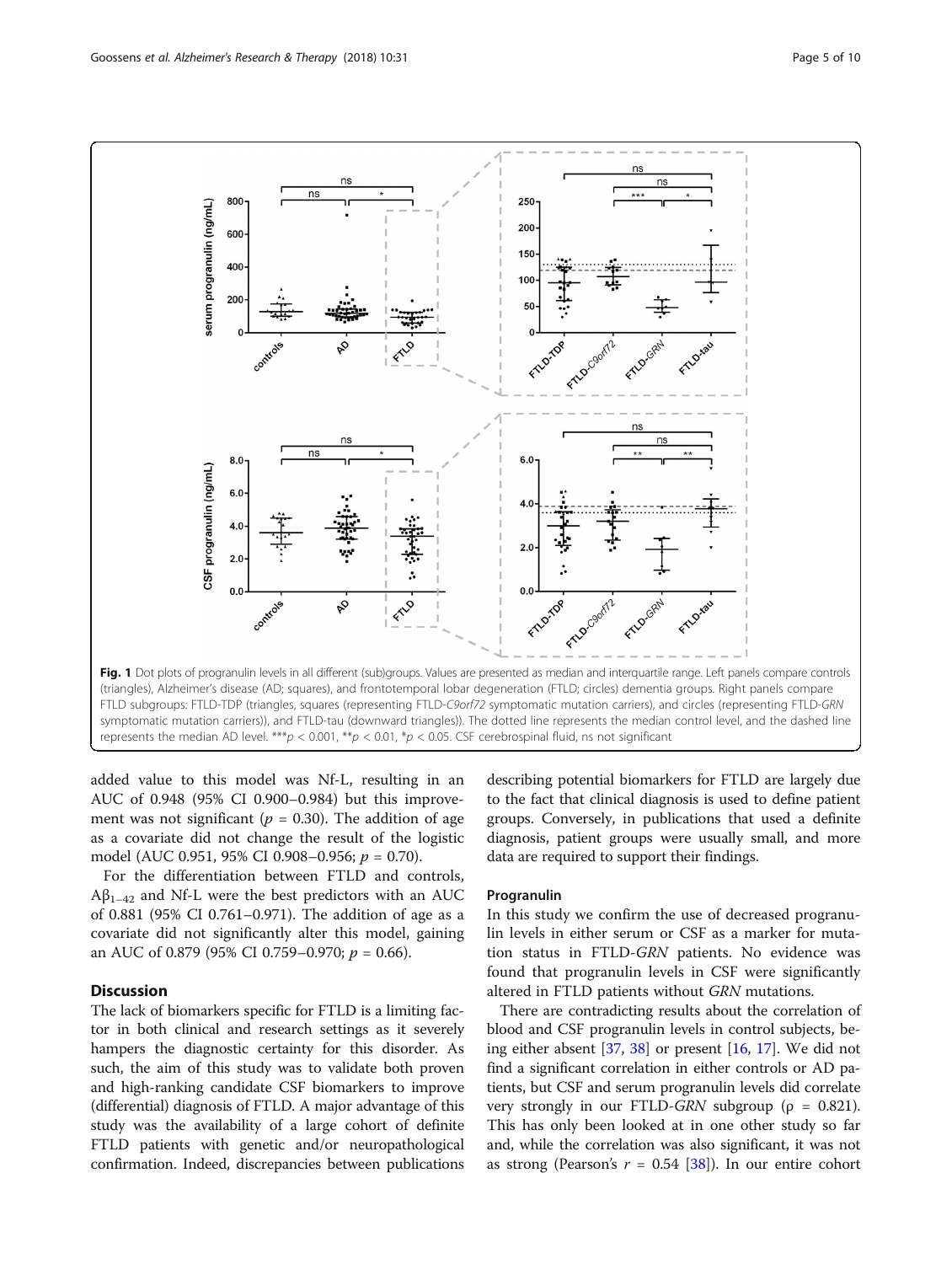<span id="page-5-0"></span>

with both serum and CSF available ( $n = 87$ ), about 20.7% of CSF progranulin variability could be explained by serum progranulin variability ( $\rho^2$  = 0.207). This is considerably higher than previous studies which found that plasma progranulin variability only explained 6.2% or 13.1% of CSF progranulin variability, respectively [[16](#page-8-0), [17](#page-8-0)]. However, these studies did not include GRN mutation carriers in their analysis, and when we exclude these subjects the Spearman's  $\rho^2$  was indeed only 0.099 (i.e., 9.9% explained) in our entire noncarrier group ( $n = 80$ ). Another difference is the use of the nonparametric Spearman's correlation coefficient in this study instead of the Pearson's correlation coefficient. Using the latter in our entire cohort we found an  $r^2$  of only 0.105 (i.e., 10.5% explained). Focusing on the subgroup of GRN mutation carriers with available serum and CSF ( $n = 7$ ), we found that 67.4% of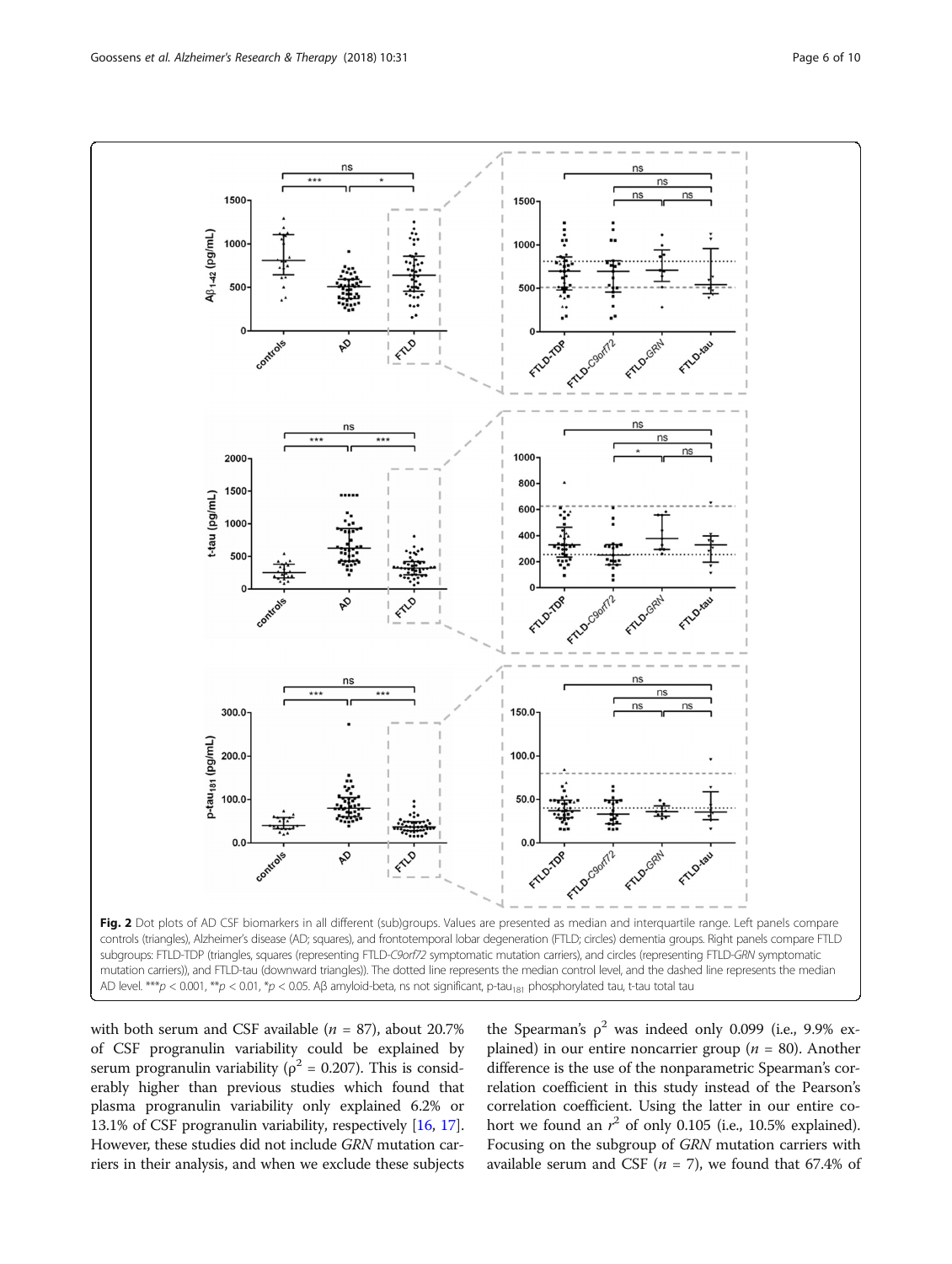<span id="page-6-0"></span>

CSF progranulin variability could be explained by serum progranulin variability. This is much higher than the 29% that was reported recently [\[38\]](#page-9-0). Our findings indicate that progranulin might thus be assessed in serum instead of CSF, but only for the FTLD-GRN group. As patient cohorts were small in both studies, further investigation of this relationship is definitely warranted.

### AD biomarkers

In the entire FTLD group there was a marked variability in Aβ<sub>1–42</sub> and t-tau levels. The alteration in Aβ<sub>1–42</sub> was not related to specific FTLD subtypes, although it was more prominent in FTLD-tau. In some patients, a low level of  $A\beta_{1-42}$  could be attributed to an Aβ copathology and/or APOE ε4 carrier status, but it might also be connected to individual variation in the Aβ production process [\[39](#page-9-0)].

The variability of t-tau was an interesting finding, as the main purpose in using the established AD markers was to see if tau proteins had an additional value in FTLD subtypes, in particular for FTLD-tau. However, neither t-tau nor  $p$ -tau<sub>181</sub> were significantly different between FTLD-TDP and FTLD-tau, or between FTLD patients and controls. We found that the neuropathological subtypes also had comparable  $p$ -tau<sub>181</sub>/t-tau ratios (although slightly lower in FTLD-TDP than FTLD-tau). This contradicts previous studies that stated that the ratio was significantly lower in FTLD-TDP [[21](#page-8-0), [22,](#page-8-0) [40\]](#page-9-0). It should be noted that, while they gained significance, differences in p-tau<sub>181</sub>/t-tau ratios in these previous studies were also very small. Additionally, there has been much discussion about the (unspecific) pathological changes that would result in a differential p $tau_{181}/t$ -tau ratio between FTLD-TDP and FTLD-tau [[40\]](#page-9-0). In fact, the ratio has been contradictorily decreased either by lower p-tau<sub>181</sub> or higher t-tau levels  $[21, 41]$  $[21, 41]$  $[21, 41]$  $[21, 41]$ . As such, and together with our data in pathologically confirmed patients, we doubt that the p-tau<sub>181</sub>/t-tau ratio will be valuable in the diagnosis of FTLD subgroups. Interestingly, when looking at genetic subtypes of FTLD-TDP, it appears that t-tau is specifically elevated in patients carrying a GRN mutation since their levels were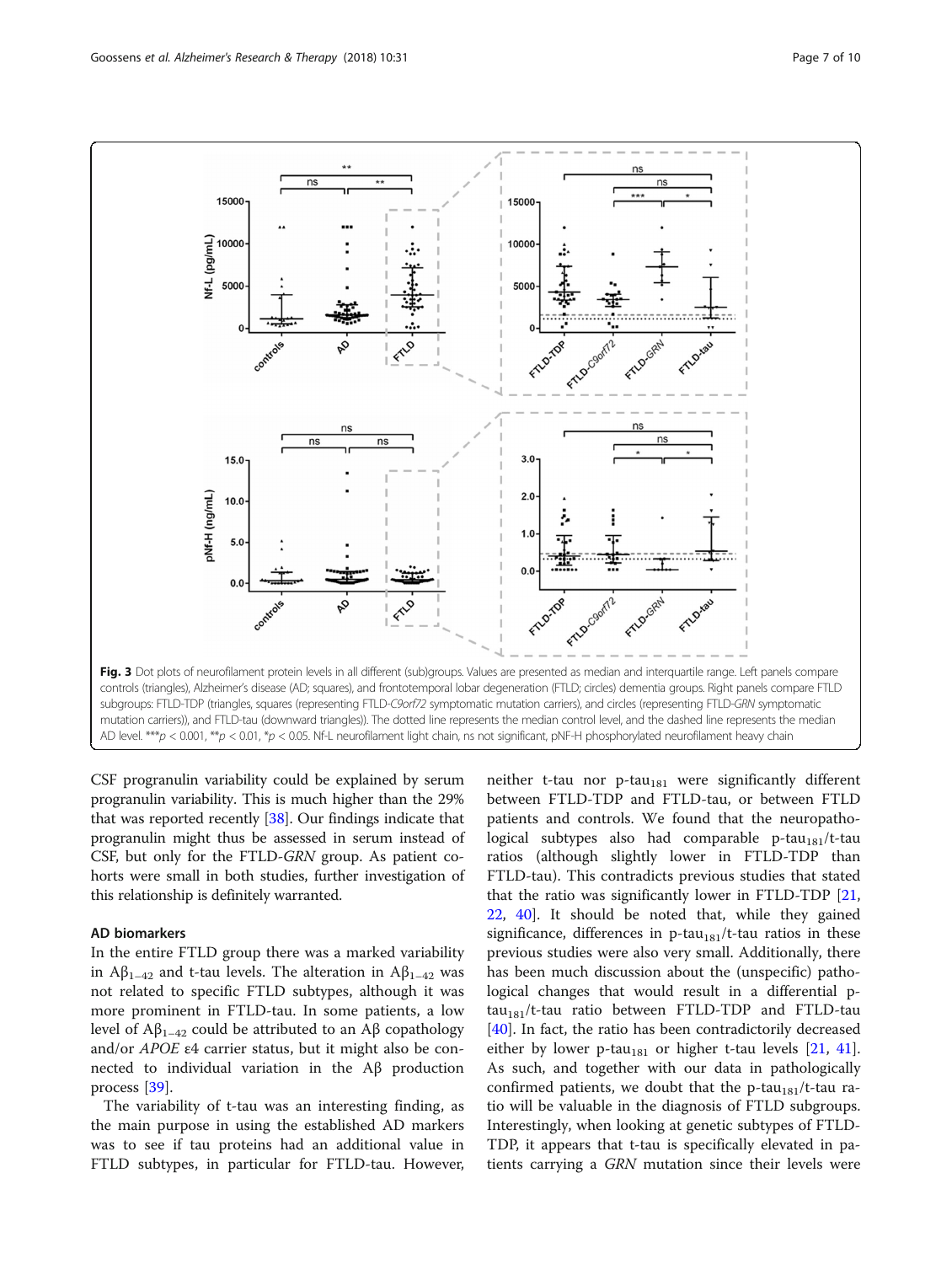significantly higher than those of C9orf72 mutation carriers, at least explaining some of the variability in the FTLD group (see also the paragraph 'Differences within FTLD subtypes' below).

#### Neurofilament proteins

With regard to neurofilament levels in controls, AD, and FTLD subjects, there was only a significant increase in Nf-L in FTLD. To evaluate the influence of amyotrophic lateral sclerosis (ALS), which is characterized by high Nf-L levels [[42\]](#page-9-0), statistical analysis was performed without FTLD-TDP patients with associated ALS  $(n = 5)$ which had no effect on the results. In comparison to AD we observed a 2.5-fold increase in FTLD, which is in concordance with other studies that found a two- to threefold concentration of Nf-L in FTLD compared with AD [[26,](#page-9-0) [40,](#page-9-0) [43\]](#page-9-0). Some older studies did not find a significant difference between the two types of dementias, but these studies had the limitation of assessing clinical FTLD patients only and separating the AD cohort based on age of onset [[25](#page-9-0), [44\]](#page-9-0). We observed more than a threefold increase in Nf-L levels in FTLD compared with controls, which is again in agreement with other studies  $[25, 26, 43, 45]$  $[25, 26, 43, 45]$  $[25, 26, 43, 45]$  $[25, 26, 43, 45]$  $[25, 26, 43, 45]$  $[25, 26, 43, 45]$  $[25, 26, 43, 45]$  $[25, 26, 43, 45]$  $[25, 26, 43, 45]$ . As for pNf-H, previous studies with clinical patient cohorts have reported differences in pNf-H levels between FTLD and controls, but differentiation with AD has not been possible [[25](#page-9-0), [44,](#page-9-0) [46](#page-9-0)]. By confirming the lack of significant differences in definite FTLD patients, we conclude that focus should remain on Nf-L rather than pNf-H.

While we established that Nf-L was higher in FTLD in general, we investigated if there was an association with a specific underlying pathology and found a trend towards increased Nf-L values in FTLD-TDP compared with FTLD-tau ( $p = 0.052$ ). As the same relation has gained significance in other studies [\[26](#page-9-0), [40](#page-9-0)] the small number of FTLD-tau patients in our study likely limited our findings. In the genetic subgroups, a significant difference for Nf-L was found between GRN and C9orf72 mutation carriers (see also the paragraph 'Differences within FTLD subtypes' below).

# Combination of biomarkers for differential diagnosis of **FTLD**

In this study, the diagnostic accuracy obtained with the established AD biomarkers was used as a reference for comparison with the other investigated biomarkers. It should be noted that, while the use of AD CSF biomarkers is known to increase diagnostic certainty, the clinical diagnosis of AD patients remains suboptimal which is a limitation of this study and has likely influenced differential diagnostic accuracy. Our results show that only p-tau<sub>181</sub> and  $Aβ_{1-42}$  were necessary to differentiate between AD and FTLD, confirming previous results

in definite FTLD patients [\[47,](#page-9-0) [48\]](#page-9-0). The discriminative power could be improved on with the inclusion of Nf-L. While diagnostic accuracies of AD markers on their own and Nf-L on its own have been described previously, only one study performed a joint ROC analysis and also reported an improved diagnostic accuracy when using the combination of  $A\beta_{1-42}$ , p-tau<sub>181</sub>, and Nf-L in comparison with  $A\beta_{1-42}$  and p-tau<sub>181</sub> alone [\[25](#page-9-0)]. Nf-L also showed added value in the differentiation between FTLD and controls, confirming its usefulness as a marker for FTLD [[40](#page-9-0), [45](#page-9-0)].

# Differences within FTLD subtypes: genetics and/or neuropathology

As stated above, both CSF levels of t-tau and Nf-L were markedly higher in FTLD-GRN patients compared with other FTLD subgroups (Table [1\)](#page-3-0). There are limited data available with which to compare these findings, but for Nf-L at least it has been described that levels are significantly higher in FTLD-GRN than in FTLD-C9orf72 and FTLD-MAPT [\[45](#page-9-0)]. Regarding tau, one study in contrast reported lower levels of t-tau and  $p$ -tau<sub>181</sub> in FTLD patients with a GRN mutation than FTLD patients without a GRN mutation, although they were not expecting this result [[49\]](#page-9-0). Indeed, there is evidence that FTLD-GRN patients would specifically have more generalized brain atrophy, more white matter lesions, a faster rate of neurodegeneration, and a resulting shorter disease duration [[50](#page-9-0)–[53](#page-9-0)]. Our findings certainly support this notion, as the common feature of both t-tau and Nf-L proteins is that they are markers for general neurodegeneration.

### Conclusions

This study adds to the available biomarker data by validating different markers in an FTLD cohort with definite diagnoses. Nf-L has an added diagnostic value for the differentiation between FTLD and AD, and between FTLD and controls. The value of progranulin as a biomarker is shown to be limited to those patients with a GRN mutation. Established AD biomarkers are very variable in FTLD and their diagnostic value is based on the exclusion of AD pathology. None of the evaluated biomarkers is able to differentiate between pathological subtypes of FTLD. Also, the relation between CSF and serum levels of progranulin remains ambiguous, but at least appears to be present in GRN mutation carriers. Within this FTLD subgroup, elevated CSF levels of t-tau and Nf-L indicate a more severe neurodegeneration.

#### Abbreviations

AD: Alzheimer's disease; ALS: Amyotrophic lateral sclerosis; AUC: Area under the curve; Aβ<sub>1–42</sub>: Amyloid-beta of 42 amino acids; CI: Confidence interval; CSF: Cerebrospinal fluid; ELISA: Enzyme-linked immunosorbent assay; FTLD: Frontotemporal lobar degeneration; IBB: Institute Born-Bunge; LP: Lumbar puncture; MMSE: Mini-Mental State Examination; Nf-H: Neurofilament heavy chain; Nf-L: Neurofilament light chain; p-tau<sub>181</sub>: Tau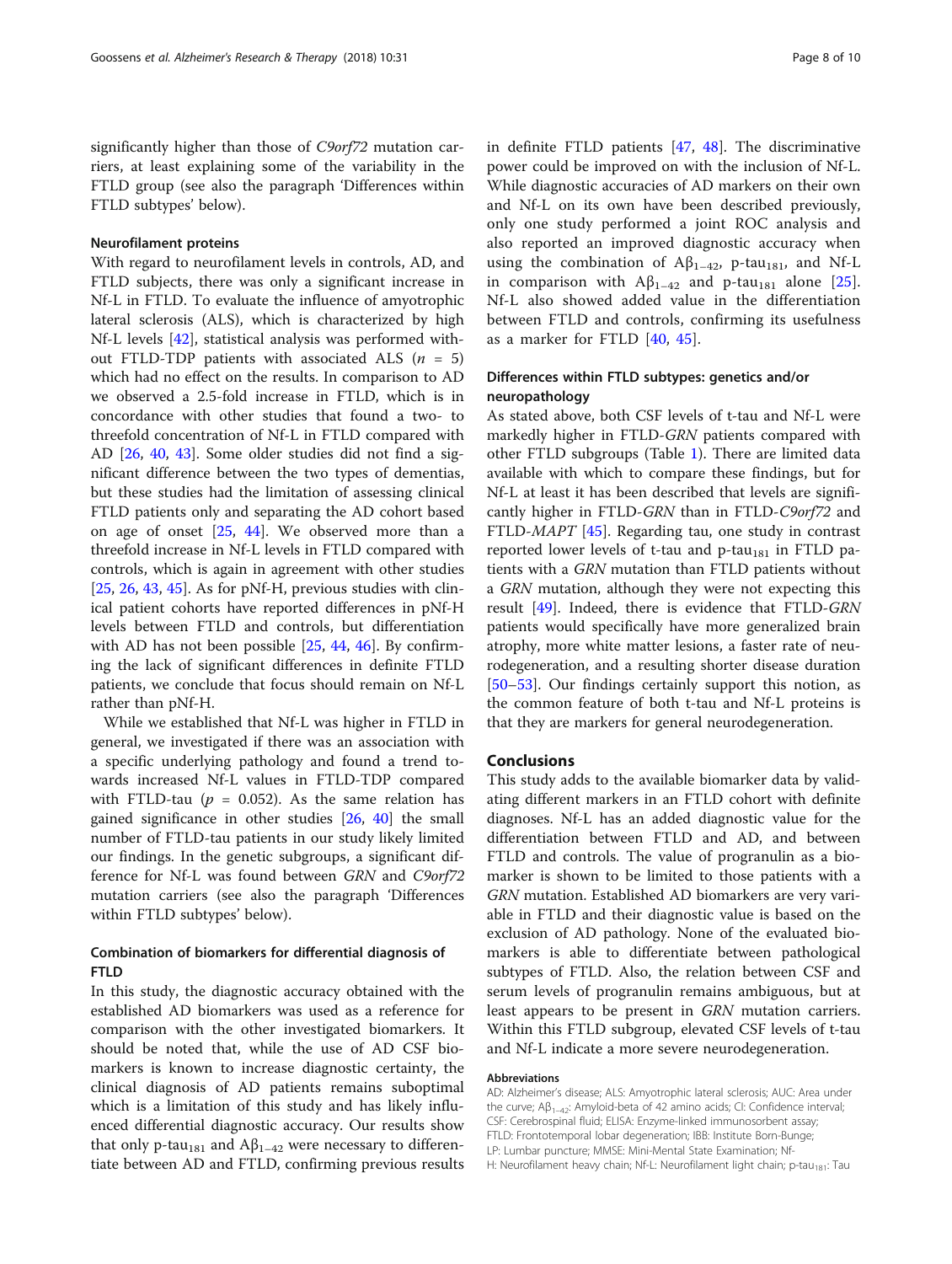<span id="page-8-0"></span>protein phosphorylated at threonine 181; ROC: Receiver operating characteristic; TDP-43: Transactive response DNA-binding protein of 43 kDa; t-tau: Total tau protein

#### Acknowledgements

The authors acknowledge the technical assistance of N. De Roeck and J. Luyckx for performing CSF analyses.

#### Funding

This work was funded in part by the University of Antwerp Research Fund, the Institute Born-Bunge (IBB, [www.bornbunge.be](http://www.bornbunge.be)), the Flanders Impulse Program on Networks for Dementia Research (VIND), the Agency for Innovation by Science and Technology (IWT, [http://www.vlaio.be\)](http://www.vlaio.be), and the Research Foundation Flanders (FWO, [www.fwo.be\)](http://www.fwo.be). This work has received support from the EU/EFPIA Innovative Medicines Initiative Joint Undertaking (EMIF grant no. 115372). INNOTEST hTau-Ag and INNOTEST Phospho-Tau(181P) ELISA kits were kindly provided by Fujirebio Europe, Belgium, and Nf-light ELISA kits were kindly discounted by IBL International GmbH, Germany.

#### Availability of data and materials

The datasets generated and/or analyzed during the current study are available from the corresponding author on reasonable request.

#### Authors' contributions

JGs, MB, JvdZ, and SE designed the study, interpreted results, and wrote the manuscript draft. SVM, TVdB, JGn, PPDD, and SE contributed to clinical data acquisition and sampling. AS, J-JM, BDV, PC, JvdZ, and CVB contributed to definite patient diagnosis. JGs and MB performed experiments and analyzed compiled data. All authors critically revised the manuscript and approved its contents before submission.

#### Ethics approval and consent to participate

This study was approved by the ethics committee of the University of Antwerp, Antwerp, Belgium (B300201420405). Informed consent was obtained from all subjects.

#### Consent for publication

Not applicable.

#### Competing interests

The authors declare that they have no competing interests.

#### Publisher's Note

Springer Nature remains neutral with regard to jurisdictional claims in published maps and institutional affiliations.

#### Author details

<sup>1</sup>Reference Center for Biological Markers of Dementia, Laboratory of Neurochemistry and Behavior, University of Antwerp, Universiteitsplein 1, 2610 Wilrijk, Belgium. <sup>2</sup>Institute Born-Bunge, University of Antwerp, Universiteitsplein 1, 2610 Wilrijk, Belgium. <sup>3</sup>Neurodegenerative Brain Diseases Group, Center for Molecular Neurology, VIB, Universiteitsplein 1, 2610 Wilrijk, Belgium. <sup>4</sup> Department of Neurology and Memory Clinic, Hospital Network Antwerp (ZNA) Middelheim and Hoge Beuken, 2660 Antwerpen, Belgium. 5 Department of Neurology, Antwerp University Hospital, Wilrijkstraat 10, 2650 Edegem, Belgium. <sup>6</sup>Laboratory of Neurology, Translational Neurosciences, University of Antwerp, Universiteitsplein 1, 2610 Wilrijk, Belgium.

#### Received: 15 October 2017 Accepted: 1 March 2018 Published online: 20 March 2018

#### References

- 1. Rabinovici GD, Miller BL. Frontotemporal lobar degeneration: epidemiology, pathophysiology, diagnosis and management. CNS Drugs. 2010;24:375–98. <https://doi.org/10.2165/11533100-000000000-00000>
- 2. Neumann M, Sampathu DM, Kwong LK, Truax AC, Micsenyi MC, Chou TT, et al. Ubiquitinated TDP-43 in frontotemporal lobar degeneration and amyotrophic lateral sclerosis. Science. 2006;314:130–3. [https://doi.org/10.](https://doi.org/10.1126/science.1134108) [1126/science.1134108](https://doi.org/10.1126/science.1134108)
- 3. Taniguchi S, McDonagh AM, Pickering-Brown SM, Umeda Y, Iwatsubo T, Hasegawa M, et al. The neuropathology of frontotemporal lobar

degeneration with respect to the cytological and biochemical characteristics of tau protein. Neuropathol Appl Neurobiol. 2004;30:1–18. <https://doi.org/10.1046/j.0305-1846.2003.00481.x>

- 4. Graham A, Davies R, Xuereb J, Halliday G, Kril J, Creasey H, et al. Pathologically proven frontotemporal dementia presenting with severe amnesia. Brain. 2005;128:597–605. <https://doi.org/10.1093/brain/awh348>
- 5. Alladi S, Xuereb J, Bak T, Nestor P, Knibb J, Patterson K, et al. Focal cortical presentations of Alzheimer's disease. Brain. 2007;130:2636–45. [https://doi.](https://doi.org/10.1093/brain/awm213) [org/10.1093/brain/awm213](https://doi.org/10.1093/brain/awm213)
- 6. Irwin DJ, Cairns NJ, Grossman M, McMillan CT, Lee EB, Van Deerlin VM, et al. Frontotemporal lobar degeneration: defining phenotypic diversity through personalized medicine. Acta Neuropathol. 2015;129:469–91. [https://doi.org/](https://doi.org/10.1007/s00401-014-1380-1) [10.1007/s00401-014-1380-1](https://doi.org/10.1007/s00401-014-1380-1)
- 7. Neary D, Snowden J, Gustafson L. Frontotemporal lobar degeneration: a consensus on clinical diagnostic criteria. Neurology. 1998;51:1546–54.
- Rascovsky K, Hodges JR, Knopman D, Mendez MF, Kramer JH, Neuhaus J, et al. Sensitivity of revised diagnostic criteria for the behavioural variant of frontotemporal dementia. Brain. 2011;134:2456–77. [https://doi.org/10.1093/](https://doi.org/10.1093/brain/awr179) [brain/awr179](https://doi.org/10.1093/brain/awr179)
- 9. Gorno-Tempini ML, Hillis AE, Weintraub S, Kertesz A, Mendez M, Cappa SF, et al. Classification of primary progressive aphasia and its variants. Neurology. 2011;76:1006–14. [https://doi.org/10.1212/WNL.](https://doi.org/10.1212/WNL.0b013e31821103e6) [0b013e31821103e6](https://doi.org/10.1212/WNL.0b013e31821103e6)
- 10. Dubois B, Feldman HH, Jacova C, Hampel H, Molinuevo JL, Blennow K, et al. Advancing research diagnostic criteria for Alzheimer's disease: the IWG-2 criteria. Lancet Neurol. 2014;13:614–29. [https://doi.org/10.1016/S1474-](https://doi.org/10.1016/S1474-4422) [4422](https://doi.org/10.1016/S1474-4422)(14)70090-0
- 11. Irwin DJ, Trojanowski JQ, Grossman M. Cerebrospinal fluid biomarkers for differentiation of frontotemporal lobar degeneration from Alzheimer's disease. Front Aging Neurosci. 2013;5:6. [https://doi.org/10.](https://doi.org/10.3389/fnagi.2013.00006) [3389/fnagi.2013.00006](https://doi.org/10.3389/fnagi.2013.00006)
- 12. Sleegers K, Brouwers N, Van Damme P, Engelborghs S, Gijselinck I, van der Zee J, et al. Serum biomarker for progranulin-associated frontotemporal lobar degeneration. Ann Neurol. 2009;65:603–9. [https://](https://doi.org/10.1002/ana.21621) [doi.org/10.1002/ana.21621](https://doi.org/10.1002/ana.21621)
- 13. Ghidoni R, Benussi L, Glionna M, Franzoni M, Binetti G. Low plasma progranulin levels predict progranulin mutations in frontotemporal lobar degeneration. Neurology. 2008;71:1235–9. [https://doi.org/10.1212/01.wnl.](https://doi.org/10.1212/01.wnl.0000325058.10218.fc) [0000325058.10218.fc](https://doi.org/10.1212/01.wnl.0000325058.10218.fc)
- 14. Wilke C, Gillardon F, Deuschle C, Hobert MA, Jansen IE, Metzger FG, et al. Cerebrospinal fluid progranulin, but not serum progranulin, is reduced in GRN-negative frontotemporal dementia. Neurodegener Dis. 2016;17:83–8. <https://doi.org/10.1159/000448896>
- 15. Feneberg E, Steinacker P, Volk AE, Weishaupt JH, Wollmer MA, Boxer A, et al. Progranulin as a candidate biomarker for therapeutic trial in patients with ALS and FTLD. J Neural Transm. 2016;123:289–96. [https://doi.org/10.1007/](https://doi.org/10.1007/s00702-015-1486-1) [s00702-015-1486-1](https://doi.org/10.1007/s00702-015-1486-1)
- 16. Nicholson AM, Finch NA, Thomas CS, Wojtas A, Rutherford NJ, Mielke MM, et al. Progranulin protein levels are differently regulated in plasma and CSF. Neurology. 2014;82:1871–8. <https://doi.org/10.1212/WNL.0000000000000445>
- 17. Morenas-Rodríguez E, Cervera-Carles L, Vilaplana E, Alcolea D, Carmona-Iragui M, Dols-Icardo O, et al. Progranulin protein levels in cerebrospinal fluid in primary neurodegenerative dementias. J Alzheimers Dis. 2015;50: 539–46. <https://doi.org/10.3233/JAD-150746>
- 18. Blennow K, Hampel H. CSF markers for incipient Alzheimer's disease. Lancet Neurol. 2003;2:605–13. <https://doi.org/10.1016/S1474-4422>(03)00530-1
- 19. van Harten AC, Kester MI, Visser P-J, Blankenstein MA, Pijnenburg YA, van der Flier WM, et al. Tau and p-tau as CSF biomarkers in dementia: a meta-analysis. Clin Chem Lab Med. 2011;49:353–66. <https://doi.org/10.1515/CCLM.2011.086>
- 20. Rivero-Santana A, Ferreira D, Perestelo-Pérez L, Westman E, Wahlund L-O, Sarría A, et al. Cerebrospinal fluid biomarkers for the differential diagnosis between Alzheimer's disease and frontotemporal lobar degeneration: systematic review, HSROC analysis, and confounding factors. J Alzheimers Dis. 2017;55:625–44. <https://doi.org/10.3233/JAD-160366>
- 21. Hu WT, Watts K, Grossman M, Glass J, Lah JJ, Hales C, et al. Reduced CSF ptau181 to tau ratio is a biomarker for FTLD-TDP. Neurology. 2013;81:1945– 52. <https://doi.org/10.1212/01.wnl.0000436625.63650.27>
- 22. Borroni B, Benussi A, Archetti S, Galimberti D, Parnetti L, Nacmias B, et al. CSF p-tau181/tau ratio as biomarker for TDP pathology in frontotemporal dementia. Amyotroph Lateral Scler Frontotemporal Degener. 2015;16:86–91. <https://doi.org/10.3109/21678421.2014.971812>